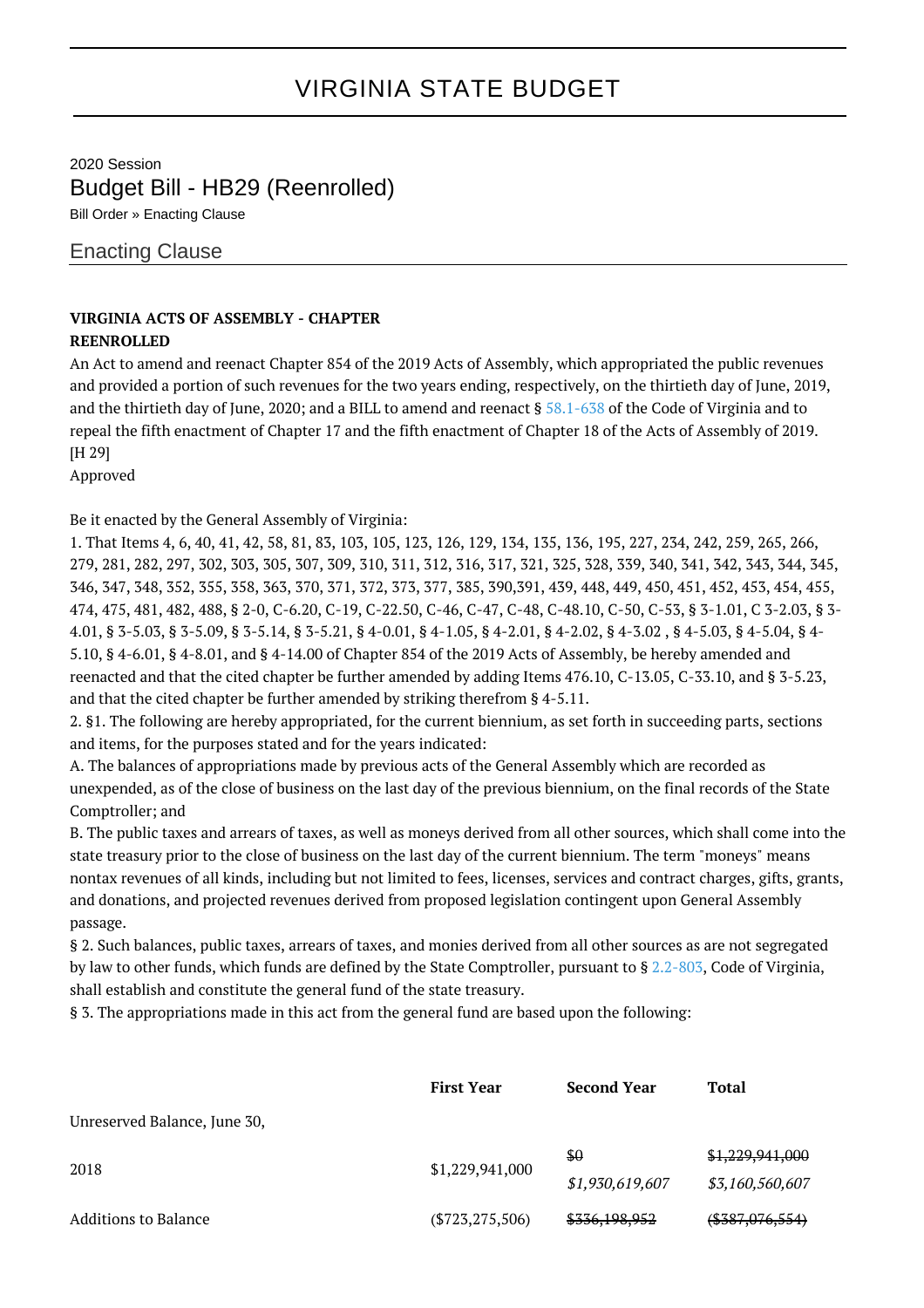|                                            |                  | (\$1,362,416,187)        | ( \$2,085,691,693) |
|--------------------------------------------|------------------|--------------------------|--------------------|
| <b>Official Revenue Estimates</b>          | \$20,528,667,750 | \$21,556,728,000         | \$42,085,395,750   |
|                                            |                  | \$21,972,000,000         | \$42,500,667,750   |
| Transfer                                   | \$639,095,037    | <del>\$635,773,381</del> | \$1,274,868,418    |
|                                            |                  | \$701,725,756            | \$1,340,820,793    |
| Total General Fund Resources Available for |                  |                          |                    |
| Appropriation                              | \$21,674,428,281 | \$22,528,700,333         | \$44,203,128,614   |
|                                            |                  | \$23,241,929,176         | \$44,916,357,457   |

The appropriations made in this act from nongeneral fund revenues are based upon the following:

| Balance, June 30, 2018<br>\$6,342,196,144<br>\$0<br>\$6,342,196,144<br>\$35,070,229,412<br>\$66,473,754,465<br><b>Official Revenue Estimates</b><br>\$31,403,525,053<br>\$67,581,641,215<br>\$36,178,116,162<br>\$628,830,501<br>\$1,261,229,148<br>Lottery Proceeds Fund<br>\$632,398,647<br>\$613,449,864<br>\$1,245,848,511<br>\$4,170,861,186<br>\$2,071,214,416<br><b>Internal Service Fund</b><br>\$2,099,646,770<br>\$2,070,676,464<br>\$4,170,323,234<br>\$2,356,167,372<br>\$1,243,269,436<br><b>Bond Proceeds</b><br>\$1,112,897,936<br>\$1,319,737,172<br>\$2,432,635,108<br>Total Nongeneral Fund Revenues Available for<br>\$39,013,543,765<br>\$80,604,208,315<br>\$41,590,664,550<br>Appropriation<br>\$40,181,979,662<br>\$81,772,644,212<br><b>TOTAL PROJECTED</b><br>\$61,542,244,098<br>\$124,807,336,929<br><b>REVENUES</b><br>\$63,265,092,831 | First Year | Second Year      | Total             |
|---------------------------------------------------------------------------------------------------------------------------------------------------------------------------------------------------------------------------------------------------------------------------------------------------------------------------------------------------------------------------------------------------------------------------------------------------------------------------------------------------------------------------------------------------------------------------------------------------------------------------------------------------------------------------------------------------------------------------------------------------------------------------------------------------------------------------------------------------------------------|------------|------------------|-------------------|
|                                                                                                                                                                                                                                                                                                                                                                                                                                                                                                                                                                                                                                                                                                                                                                                                                                                                     |            |                  |                   |
|                                                                                                                                                                                                                                                                                                                                                                                                                                                                                                                                                                                                                                                                                                                                                                                                                                                                     |            |                  |                   |
|                                                                                                                                                                                                                                                                                                                                                                                                                                                                                                                                                                                                                                                                                                                                                                                                                                                                     |            |                  |                   |
|                                                                                                                                                                                                                                                                                                                                                                                                                                                                                                                                                                                                                                                                                                                                                                                                                                                                     |            |                  |                   |
|                                                                                                                                                                                                                                                                                                                                                                                                                                                                                                                                                                                                                                                                                                                                                                                                                                                                     |            |                  |                   |
|                                                                                                                                                                                                                                                                                                                                                                                                                                                                                                                                                                                                                                                                                                                                                                                                                                                                     |            |                  |                   |
|                                                                                                                                                                                                                                                                                                                                                                                                                                                                                                                                                                                                                                                                                                                                                                                                                                                                     |            |                  |                   |
|                                                                                                                                                                                                                                                                                                                                                                                                                                                                                                                                                                                                                                                                                                                                                                                                                                                                     |            |                  |                   |
|                                                                                                                                                                                                                                                                                                                                                                                                                                                                                                                                                                                                                                                                                                                                                                                                                                                                     |            |                  |                   |
|                                                                                                                                                                                                                                                                                                                                                                                                                                                                                                                                                                                                                                                                                                                                                                                                                                                                     |            |                  |                   |
|                                                                                                                                                                                                                                                                                                                                                                                                                                                                                                                                                                                                                                                                                                                                                                                                                                                                     |            |                  |                   |
|                                                                                                                                                                                                                                                                                                                                                                                                                                                                                                                                                                                                                                                                                                                                                                                                                                                                     |            |                  |                   |
|                                                                                                                                                                                                                                                                                                                                                                                                                                                                                                                                                                                                                                                                                                                                                                                                                                                                     |            |                  |                   |
|                                                                                                                                                                                                                                                                                                                                                                                                                                                                                                                                                                                                                                                                                                                                                                                                                                                                     |            |                  |                   |
|                                                                                                                                                                                                                                                                                                                                                                                                                                                                                                                                                                                                                                                                                                                                                                                                                                                                     |            |                  |                   |
|                                                                                                                                                                                                                                                                                                                                                                                                                                                                                                                                                                                                                                                                                                                                                                                                                                                                     |            | \$63,423,908,838 | \$126,689,001,669 |

§ 4. Nongeneral fund revenues which are not otherwise segregated pursuant to this act shall be segregated in accordance with the acts respectively establishing them.

§ 5. The sums herein appropriated are appropriated from the fund sources designated in the respective items of this act.

§ 6. When used in this act the term: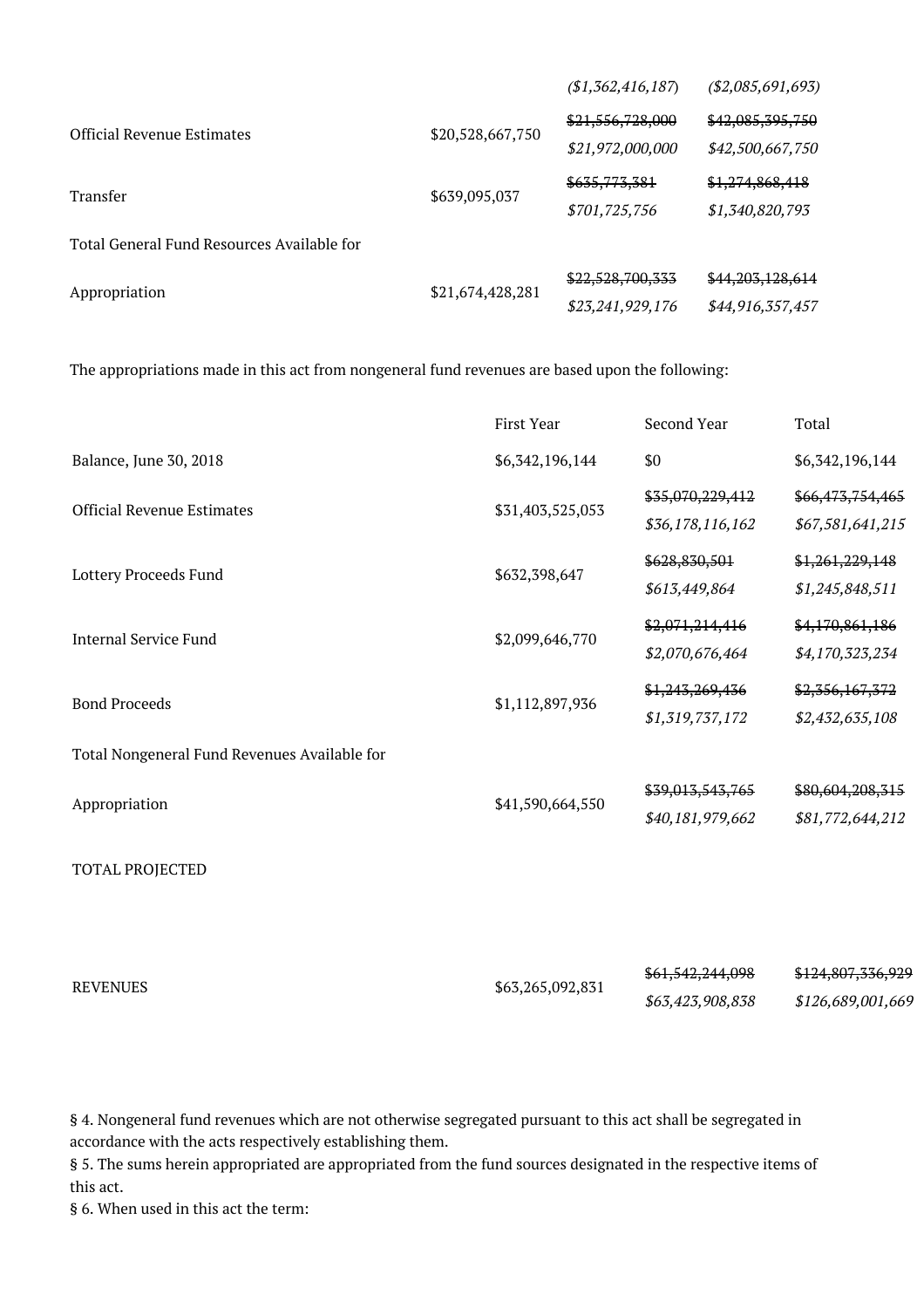A. "Current biennium" means the period from the first day of July two thousand eighteen, through the thirtieth day of June two thousand twenty, inclusive.

B. "Previous biennium" means the period from the first day of July two thousand sixteen, through the thirtieth day of June two thousand eighteen, inclusive.

C. "Next biennium" means the period from the first day of July two thousand twenty, through the thirtieth day of June two thousand twenty-two, inclusive.

D. "State agency" means a court, department, institution, office, board, council or other unit of state government located in the legislative, judicial, or executive departments or group of independent agencies, or central appropriations, as shown in this act, and which is designated in this act by title and a three-digit agency code.

E. "Nonstate agency" means an organization or entity as defined in § [2.2-1505](http://law.lis.virginia.gov/vacode/2.2-1505/) C, Code of Virginia.

F. "Authority" sets forth the general enabling statute, either state or federal, for the operation of the program for which appropriations are shown.

G. "Discretionary" means there is no continuing statutory authority which infers or requires state funding for programs for which the appropriations are shown.

H. "Appropriation" shall include both the funds authorized for expenditure and the corresponding level of full-time equivalent employment.

I. "Sum sufficient" identifies an appropriation for which the Governor is authorized to exceed the amount shown in the Appropriation Act if required to carry out the purpose for which the appropriation is made.

J. "Item Details" indicates that, except as provided in § 6 H above, the numbers shown under the columns labeled Item Details are for information reference only.

K. Unless otherwise defined, terms used in this act dealing with budgeting, planning and related management actions are defined in the instructions for preparation of the Executive Budget.

§ 7. The total appropriations from all sources in this act have been allocated as follows: **BIENNIUM 2018-20**

|                             | <b>General Fund</b> | <b>Nongeneral Fund</b> | <b>Total</b>      |
|-----------------------------|---------------------|------------------------|-------------------|
| <b>OPERATING EXPENSES</b>   | \$44,190,797,183    | \$76,379,925,389       | \$120,570,722,572 |
|                             | \$43,726,249,075    | \$77,087,693,008       | \$120,813,942,083 |
| LEGISLATIVE DEPARTMENT      | \$195,122,878       | \$7,878,620            | \$203,001,498     |
|                             | \$195,757,878       | \$8,092,048            | \$203,849,926     |
| <b>JUDICIAL DEPARTMENT</b>  | \$1,002,962,598     | \$67,346,128           | \$1,070,308,726   |
|                             | \$1,007,462,598     |                        | \$1,074,808,726   |
| <b>EXECUTIVE DEPARTMENT</b> | \$42,992,244,014    | \$74,322,965,586       | \$117,315,209,600 |
|                             | \$42,522,560,906    | \$75,029,470,777       | \$117,552,031,683 |
| <b>INDEPENDENT AGENCIES</b> | \$467,693           | \$1,981,735,055        | \$1,982,202,748   |
|                             |                     | \$1,982,784,055        | \$1,983,251,748   |
| <b>STATE GRANTS TO</b>      |                     |                        |                   |
| <b>NONSTATE AGENCIES</b>    | \$0                 | \$0                    | \$0               |
| <b>CAPITAL OUTLAY</b>       |                     |                        |                   |
| <b>EXPENSES</b>             | \$4,704,000         | \$2,798,237,302        | \$2,802,941,302   |
|                             | \$4,824,000         | \$2,878,705,038        | \$2,883,529,038   |
| <b>TOTAL</b>                | \$44,195,501,183    | \$79,178,162,691       | \$123,373,663,874 |
|                             | \$43,731,073,075    | \$79,966,398,046       | \$123,697,471,121 |